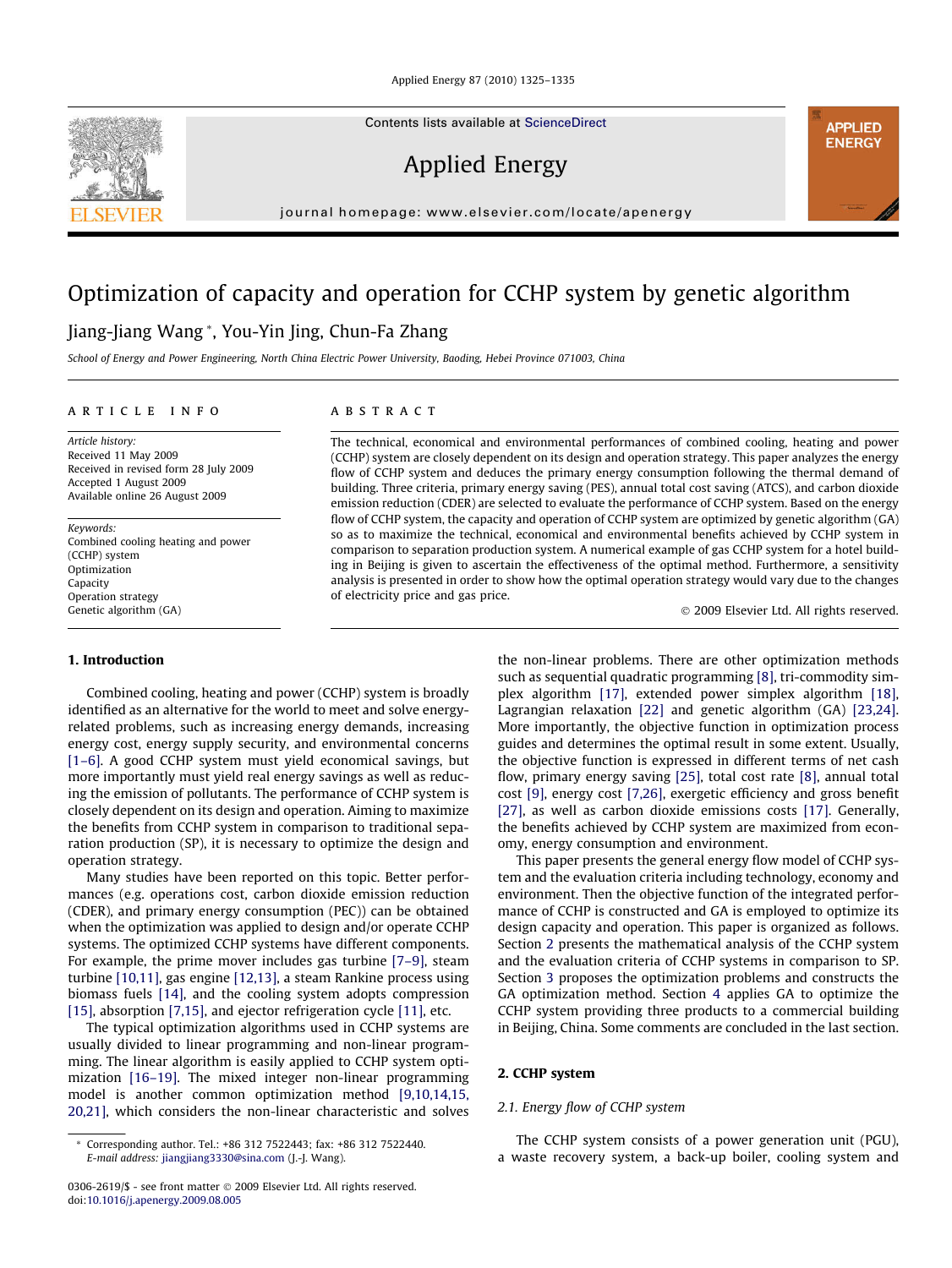|--|

| ATCS        | annual total cost saving          | Subscripts  |                                        |  |
|-------------|-----------------------------------|-------------|----------------------------------------|--|
| <b>CCHP</b> | combined cooling heat and power   | ac          | absorption chiller                     |  |
| <b>CDE</b>  | carbon dioxide emission           | b           | boiler                                 |  |
| <b>CDER</b> | carbon dioxide emission reduction | C           | cool                                   |  |
| <b>COP</b>  | coefficient of performance        | e           | electricity                            |  |
| GA          | genetic algorithm                 | ec          | electric chiller                       |  |
| PGU         | power generation unit             |             | fuel                                   |  |
| <b>PES</b>  | primary energy saving             | grid        | electricity grid                       |  |
| SP          | separation production             | h           | heat                                   |  |
|             |                                   | р           | pump                                   |  |
| Symbols     |                                   | pgu         | power generation unit                  |  |
|             | cost                              |             | recovery heat                          |  |
|             | electricity                       | rc          | the part of recovery heat for cooling  |  |
|             | fuel                              | rec         | waste heat recovery system             |  |
| N           | installation capacity             | rh          | the part of recovery heat for heating  |  |
| Q           | heat                              | $\chi$      | ratio of electric cooling to cool load |  |
| R           | capital recovery factor           |             |                                        |  |
| η           | efficiency                        | Superscript |                                        |  |
| $\mu$       | $CO2$ emission conversion factor  | SP          | separation production                  |  |

heating system, which is shown in Fig. 1. Here the cooling system adopts the combination of electric chiller and absorption chiller because the excess electricity may be usually produced by CCHP system following thermal demand and the excess electricity is not allowed to be sold back to grid in China. The CCHP system operates following thermal demand, which is a common and simple operation strategy [\[28\]](#page--1-0). The PGU is driven by natural gas and produces the electricity to building. The high-temperature exhaust gas of PGU is recovered to accommodate the thermal load for cooling in summer and heating in winter. If the heating does not completely satisfy the application needs, a supplementary boiler can be used. Similarly, when the amount of generated electricity by PGU is not enough, the additional electricity comes from the local grid. On the contrary, when there are excess heat or electricity produced by CCHP system, the excess energy products are dissipated from CCHP system. Consequently, the operation of PGU must reduce the excess products when it satisfy one energy demand of building.

The balance of the electric energy in CCHP system is expressed as

$$
E_{grid} + E_{pgu} = E + E_p + E_{ec}
$$
\n<sup>(1)</sup>

where  $E_{grid}$  is the electricity from grid in CCHP system (when PGU generates the excess electricity,  $E_{grid}$  is negative and its value is equal to the excess electricity. The treatment of the excess electric-ity is explained in the last assumptions of Section [2.1\)](#page-0-0),  $E_{pgu}$  is the



Fig. 1. Energy flow diagram of CCHP system.

generated electricity by PGU,  $E$  is the electric energy use (lights and equipments) of building,  $E_p$  is the parasitic electric energy consumption of CCHP system, and  $E_{ec}$  is the electric energy consumption for electric chiller providing cool to building.

The electricity used by electric chiller is calculated as

$$
E_{ec} = \frac{Q_{ec}}{COP_e} \tag{2}
$$

where  $Q_{ec}$  is the cooling produced by the electric chiller, and COP<sub>e</sub> is the electric chiller's coefficient of performance (COP).

The PGU fuel energy consumption,  $F_{pgu}$ , can be estimated as

$$
F_{pgu} = \frac{E_{pgu}}{\eta_e} \tag{3}
$$

where  $\eta_e$  is the PGU generation efficiency.

The recovered waste heat from the prime mover,  $Q_r$ , can be calculated as

$$
Q_r = F_{pgu} \eta_{rec} (1 - \eta_e) \tag{4}
$$

where  $\eta_{rec}$  is the heat recovery system efficiency.

The heat supplied to the cooling system and heating coil is

$$
Q_r + Q_b = Q_{rc} + Q_{rh} \tag{5}
$$

where  $Q_b$  is the supplementary heat from the boiler,  $Q_{rc}$  and  $Q_{rh}$  are the heat supplied to absorption chiller and heating coil, respectively.

The heat required by the absorption chiller and heating coil to handle a part of cooling load and all heating load are estimated respectively as

$$
Q_{rc} = \frac{Q_{ac}}{COP_{ac}} \tag{6}
$$

and

$$
Q_{rh} = \frac{Q_h}{\eta_h} \tag{7}
$$

where  $COP_{ac}$  is the absorption chiller's COP,  $Q_{ac}$  is the cool produced by absorption chiller,  $Q_h$  is heat demand for space heating and domestic hot water, and  $\eta_h$  is the efficiency of heating coil (here to simplify the calculation, it is assumed that the transmission efficiency of domestic hot water is equal to  $\eta_h$ ).